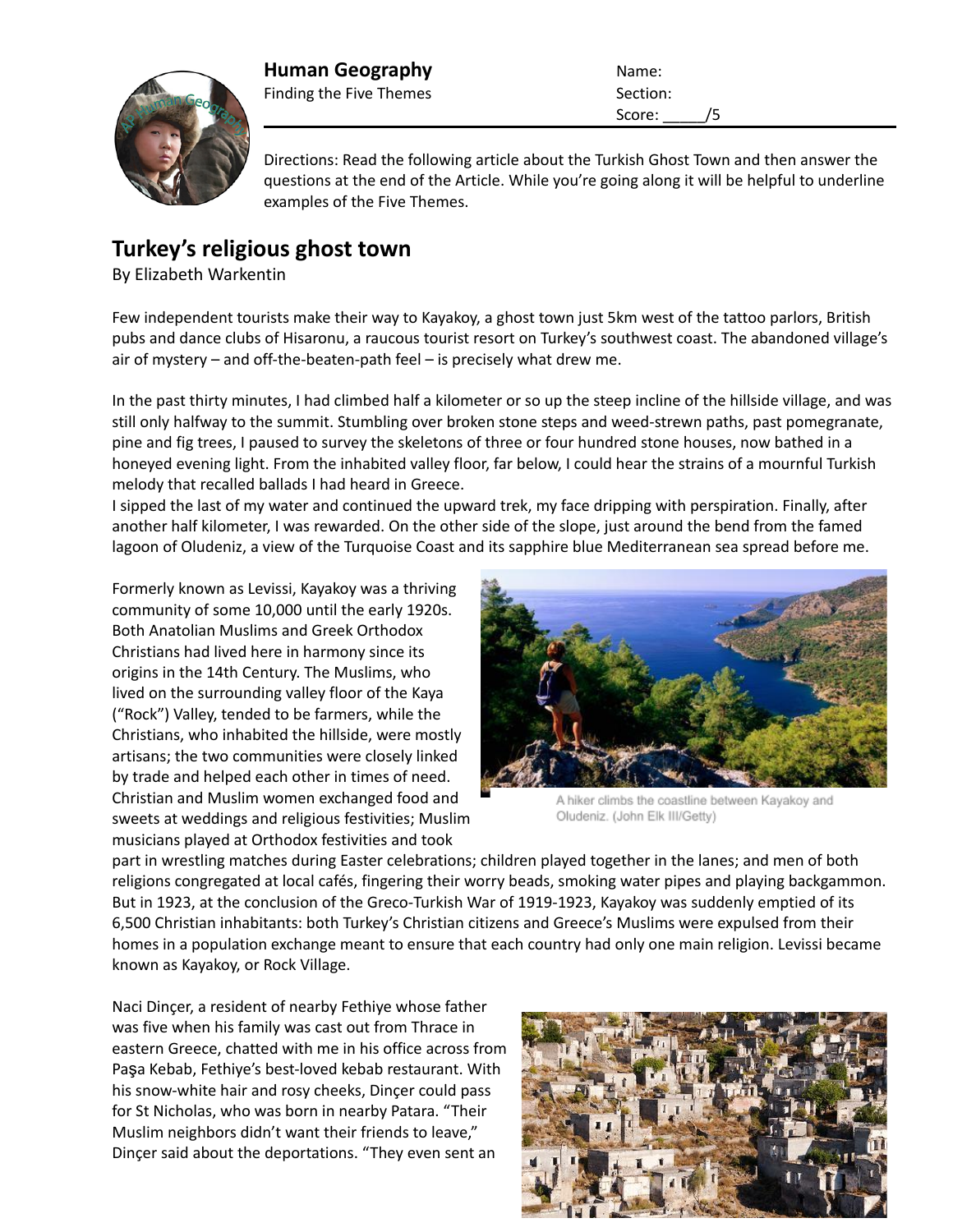appeal to the government in Ankara, but the government refused."

When the dispossessed arrived in Greece, many wandered in search of a place they could call home. Those deported from Kayakoy and Fethiye eventually settled Today, Kayakoy is a skeleton of its former self. (Paul on a scenic spot 40km northeast of Athens, selecting it Biris/Getty) for its resemblance to their lost home. Meanwhile, the

Muslim farmers exiled from Greece found the land in Kayakoy inhospitable and soon decamped, leaving the hillside village abandoned for a second time. In 1957, a 7.1 magnitude earthquake delivered Kayakoy its final coup de grâce, destroying most of the town's buildings. Homes and businesses around the valley floor were later restored or rebuilt, but the hillside homes and buildings have been left untouched.

Today, the hillside of Kayakoy remains deserted, never having recovered – either culturally or economically – from the mass exodus in 1923. The homes, schools, shops, cafés, chapels and churches have been left to crumble like feta, unprotected from looters or the elements. Mercifully, the Turkish Ministry of Culture rescued the hillside from mass development by granting it museum status a few years ago.

Now, scrambling around the hushed ruins, I entered the shell of a house that had only the sky for a roof and weeds for a floor. I stepped into what must have been the kitchen, running my fingers over the swath of salmon pink paint still colouring a crumbling wall. When a piece cracked off, I felt ashamed, an intruder in the family's grief.

The poignancy of the community's absence is most palpable in the remains of the Kato Panagia, the town's Lower Church. Its faded frescoes, vaulted ceilings and multi-arched forecourt evoke the church's former glory, but looters and the elements have not treated it kindly. Still, with a little imagination, it was easy to picture the church and the village in happier times, when incense burned, the priest intoned, villagers gathered to celebrate christenings, marriages and feast days – and Muslim and Christian residents lived side by side. "Kaya Village is a



An abandoned Kayakoy chapel. (Ihsanyildizli/Getty)

symbol of peace and harmony," said Dinçer, who travels all over [Greece](http://www.bbc.com/travel/europe/greece?lc=int_mb_1001) and [Turkey](http://www.bbc.com/travel/europe/turkey?lc=int_mb_1001) to meet deportees and their descendants.

At the same time, the ghost town of Kayakoy is a bittersweet reminder of the fragility of harmony between cultures – and in many ways, of the fragility of existence itself.

## **Practicalities**

The nearest airport is Dalaman Airport, 60km northwest. The best time to travel to Kayakoy is in the spring or autumn, when it is not too hot; at the height of summer, visit during the evening, when it is cooler and most day trippers have left. At night the village is lit up, a

There are hundreds of hotels and *pansyons,* or pensions*,* around Hisaronu and Oludeniz, but if getting some shut-eye is important, avoid Hisaronu, which is known for its nightlife. In Oludeniz, the beachfront Jade [Residence](http://jade-residence.com/) has 10 rooms and apartments, an olive tree garden and a luxurious pool. Or you can stay in Kayakoy at the [Misafir](http://www.kayamisafirevi.com/index-eng.html) Evi, located on the inhabited valley floor just off the main road, which has